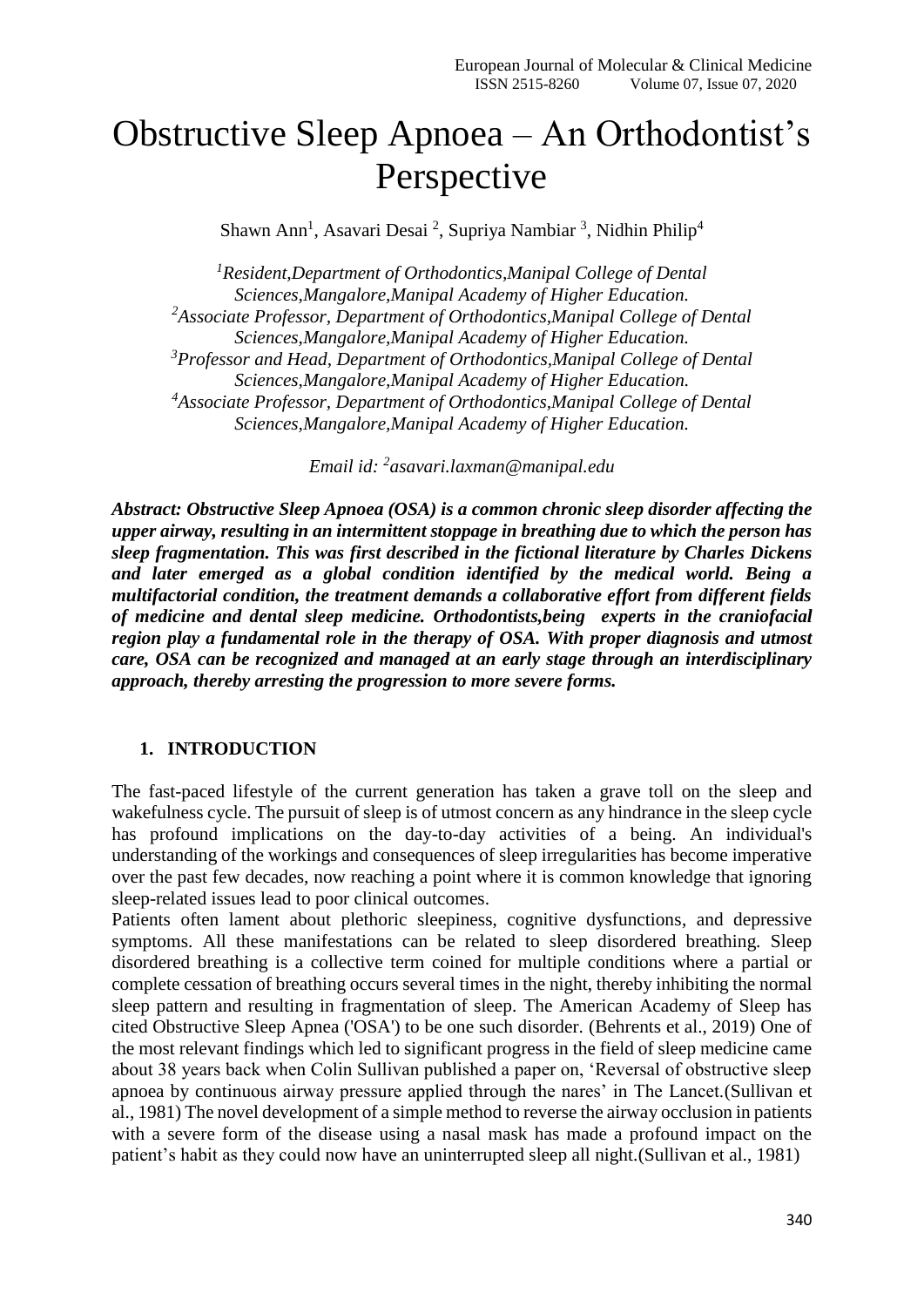As described by Gastaut *et al.,* there are three different types of apnoea. (Gastaut H , Tassinari CA, 1966)

- 1. Obstructive A continuous ventilatory effort even after an occluded upper airway, shown by the rib cage's movement and abdomen. (Gastaut H , Tassinari CA, 1966)
- 2. Central- The breathing effort is absent due to the suppression of diaphragm motor nerves caused due to a temporary decrease in the pontomedullary respiratory rhythm generation, which causes a fall in the partial pressure of co2 during the absence of airflow. (Eckert and Malhotra, 2008)
- 3. Mixed As the name says, it shows features of both central and obstructive apnea. They resemble a central apnoea initially,followed by the features of an obstructive apnoea. Recent evidence, however, shows that mixed apnoeas are obstructive, but the ventilatory efforts are not detected in the early stage of apnoea.

A fractional or total occlusion of the upper airway at regular intervals leading to a reduced or total cessation of airflow, even after a continuous ventilatory effect, is a characteristic of OSA.The upper airway collapses due to the various structural abnormalities in the craniofacial region, reducing the body's oxygen delivery. This, in turn, causes a temporary stoppage of breathing, which can have severe implications on an individual's overall health and well-being. Thus, a collapse of the upper air passage is a telltale sign of obstructive sleep apnoea. (Vos et al., 2007)

The fragmentation of one's sleep caused by the intermittent stoppage in breathing results in excessive daytime lethargy and impaired cognitive functioning. The risk of diurnal hypertension, nocturnal dysrhythmias, pulmonary hypertension, right and left ventricular failure, myocardial infarction, and stroke are extreme in such individuals. It has an adverse effect on the social life of an individual affecting the work performance. Although ambiguous due to the lack of organized studies, a link between OSA and road traffic accidents must not be ignored. (Garbarino et al., 2016)

The effects of OSA on human life have deemed it a public health issue. There is an issue of lack of diagnosis of patients with clinical OSA, which is the case for 85% of the populace (Young et al., 2002). The failure to diagnose the disease correctly is due to unawareness, primitive knowledge, and lack of sleep medicine training. Creating a better understanding amongst the populace and the medical world of the effects of the life-threatening condition and its losses can be a significant step in mitigating this. (Schlosshan and Elliott, 2004)

Being a common multifactorial disorder, it demands the attention and care from different fields of medicine, inclusive of dentistry. There has been much disagreement on the role of orthodontists in OSA screening and therapeutic approach. It is accepted that the diagnosis and management of this sleep disorder is something that orthodontists alone cannot aid in. Only a collaborative interdisciplinary approach from professionals in sleep medicine and dental sleep medicine can help provide a definitive diagnosis of OSA. Specifically, orthodontist's aids in identifying the various dentofacial characteristics of the condition and managing the disease with a collaborative effort with other fields. (Behrents et al., 2019)

Due to the orthodontists' profound knowledge in the field of growth and development of the craniofacial structures, they can be considered the best in relieving or curing the symptoms. Patients exhibiting primary snoring with mild apnoea are suggested oral appliance therapy as the first treatment choice. Weight loss, control of the sleeping posture is also found to be effective in correcting this condition.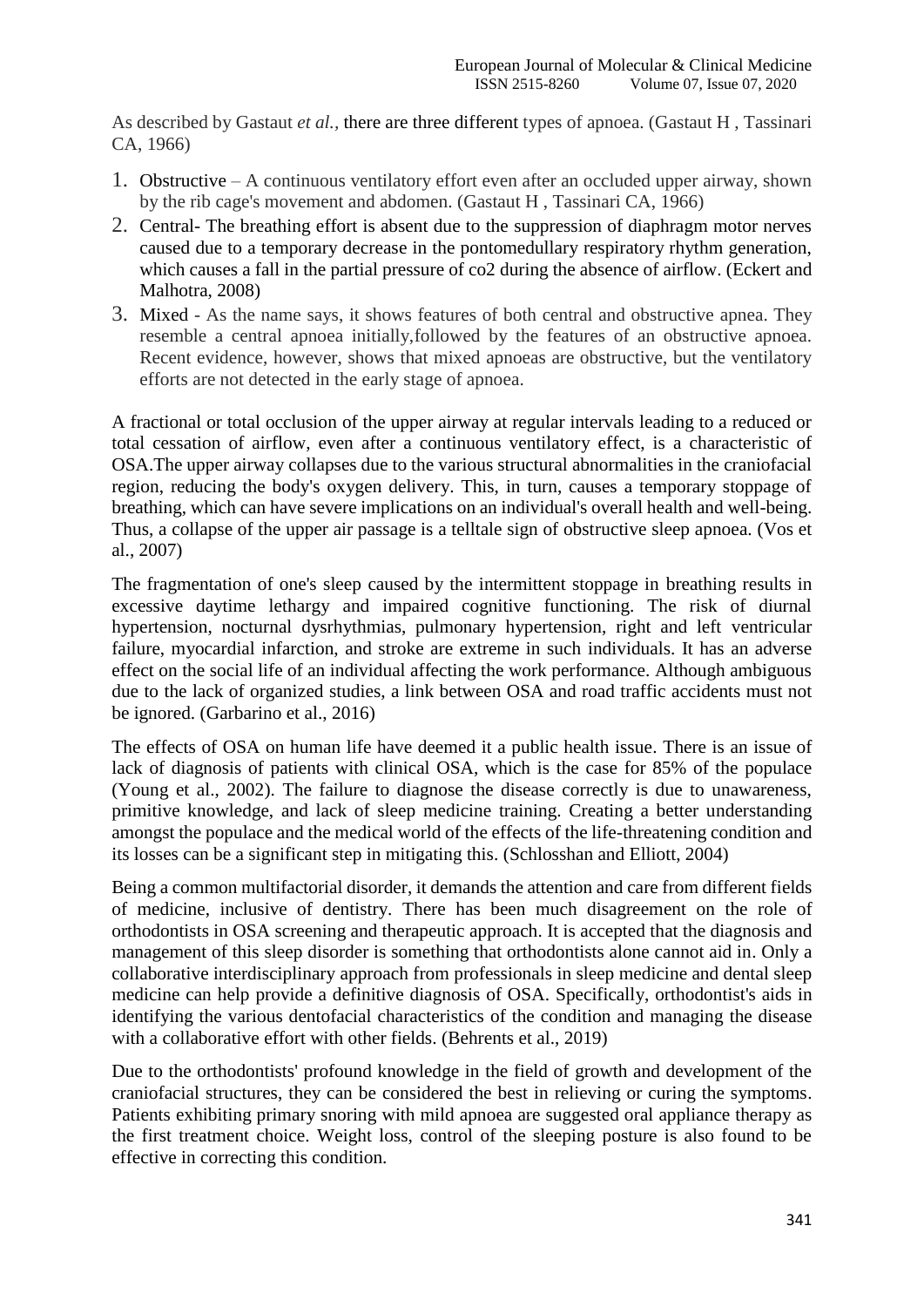A reduction in the number of occupational accidents, benefits for work processes and business and drastic improvements to the work performance is to be expected in individuals who benefit from the early identification and successful treatment of OSA.(Garbarino et al., 2016)

## *Prevalence*

Literature shows varying results in assessing the prevalence of this medical condition. Even in countries where the condition is widely recognized, there is a lack of diagnosis amongst highly symptomatic patients.

# *Gender*

OSA is more prevalent in men by 2-3 times more than in women. It has been hypothesized that one of the critical factors for the predominance is hormones. The women who are at the premenopausal stage and women who have attained menopause and yet receive hormonal therapy have a lesser prevalence of OSA. When comparing postmenopausal women and men, prevalence is still lesser in postmenopausal women, even after discounting for age and BMI.(Tsai et al., 2003)

The high central fat deposition in men could contribute to the prevalence. The fat accumulation in the neck can result in the airway's compression and, thereby, OSA.

# *Age*

This prevalence is 2-3 times higher in people aged 65 and more significant than middle-aged people between 30-64 years.Development of OSA due to anatomical factors can worsen with aging, mainly because of the increased fat deposition around the pharynx.(Malhotra et al., 2006) The genioglossus reflex decreases with age(Marcus et al., 2004). Both these factors can increase the susceptibility of upper airway collapse with aging. (Eckert and Malhotra, 2008)

## *Ethnicity*

Studies of different populations suggest that Caucasians have less prevalence of OSA in comparison with African Americans (Young et al., 2002)

# *Obesity*

There is a two-fold increase in the prevalence of OSA in obese individuals than normal-weight people(Romero-Corral et al., 2010).Fat deposition is increased in tissues around the pharyngeal wall, which results in a narrow lumen and increased chances of the collapse of the airway,both of which can predispose to OSA. Increased neck circumference has a positive co-relation with OSA, which suggests that the narrowing of the airway could also be due to the compression by the superficial fat mass.(P.C. Deegan, 1995) Fat deposition around the thorax can cause a decrease in the functional residual capacity and chest compliance, causing an increasing demand for oxygen.(Naimark A, 1960)

# *Pathophysiology Of Obstructive Sleep Apnoea*

Due to its complexity, there is a lack of appreciation for the elementary pathophysiology of OSA. (P.C. Deegan, 1995) The human airway comprises various muscles and soft tissues, yet are absent a bony skeletal part.Also, the region from the hard palate to the larynx is collapsible. Increased collapsibility of the upper airway, predisposed further by an impaired neuromuscular tone, can cause occlusion of the air passage at unfavorable times during sleep(Eckert and Malhotra, 2008)

A continuous ventilatory effort to maintain the airflow results in increased serum carbon dioxide (hypercarbia) and decreased serum oxygen (hypoxemia). The increased ventilatory effort results in cortical arousal from sleep, which raises sympathetic neural activity, leading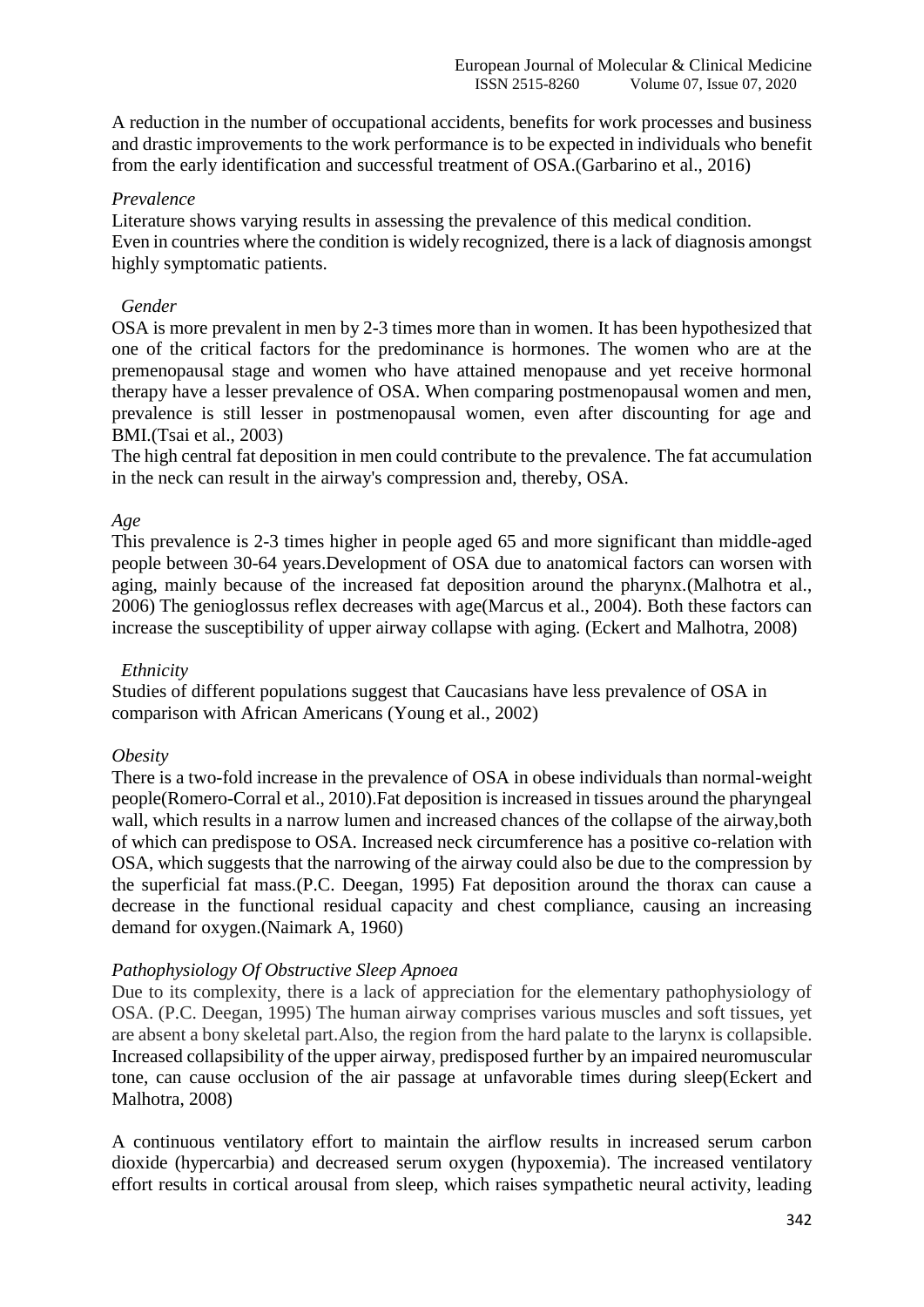to increased heart rate and blood pressure and a tendency for cardiac arrhythmia. With the cortical arousal from sleep comes an increase in airway patency and resumption of normal airflow, subsequent return to sleep, and a recurrence of sleep-related upper airway collapsibility. Multiple reoccurrences of disruption to breathing can happen every hour for the entire duration of the patient's sleep. (Dempsey et al., 2010)(P.C. Deegan, 1995)

The multifactorial etiology exacerbates the complexity of OSA. Such etiologies involve the craniofacial structures, neuromuscular tone, and other related factors. The collapse of the upper airway is influenced further by hormonal fluctuation (e.g., pregnancy or menopause), obesity, rostral fluid shifts, and genetic predisposition that influences craniofacial anatomy. Various factors, ranging from upper airway anatomy to central respiratory control mechanisms, interact to produce OSA's clinical syndrome. Different factors will predominate in individual patients, but all clinically significant OSA patients have a multifactorial etiology rather than any single causative factor. This wide range of presentation leads to variations in management approach and differences in treatment response. (Kim et al., 2014)(Browman et al., 1984)(Tagaya et al., 2012)

# *Risk Factors*

There exist several structural or anatomic abnormalities that can reduce the upper airway patency.

The conditions like obesity (where one's body mass index is  $\geq$ =30 kg/m2), menopause, male sex, and increasing age.

Retrognathia, long and narrow faces, dolichocephalic facial type, midface deficiency, narrow and deep palate, anterior open bite, steep mandibular plane angle, and lower hyoid position are some of the craniofacial features that may show a predisposition to OSA.

## *Clinical Presentation*

Patients usually present with the cardinal feature of chronic and loud snoring, interrupted sleep, daytime sleepiness, morning headaches, and difficulty concentrating (Escourrou et al., 2015).

Hypertension, left ventricular hypertrophy, myocardial infarction, nocturnal angina, arrhythmias, heart failure, and cor pulmonale are some of the severe cardiovascular problems patients face. (Shahrokh Javaheri, MD, a Ferran Barbe, MD, b Francisco Campos-Rodriguez, MD, c Jerome A. Dempsey, PHD et al., n.d.) They also present with depression, delirium, anxiety, and severe behavioral problems. Hormonal disorders, such as hypothyroidism, acromegaly, and diabetes, are also noted.

There are reports of a greater incidence of refractory epilepsy, stroke, and headache on walking. Other observable features include increased sensitivity to opioids and sedatives, nocturia, impotence, and erectile dysfunction. (Schlosshan and Elliott, 2004)

## *Role Of Orthodontics In Adult Osa*

A significant number of OSA subjects usually goes unrecognized. Young et al. concluded that 93% and 82% of women and men, respectively, go undiscovered(Young et al., 2002). After an initial screening for OSA, vulnerable patients identified by the orthodontist are then referred for diagnostic evaluation. Before proceeding with OSA's therapeutic measures, it is imperative to confirm and assess the condition's presence and severity. The physicians may prescribe orthodontic appliances or procedures in selected adult patients as part of OSA management once they arrive at the diagnosis.

OSA's diagnosis comprises of sleep history followed by physical examination and objective examination of the sleep-disordered breathing. There is an equal emphasis on respiratory events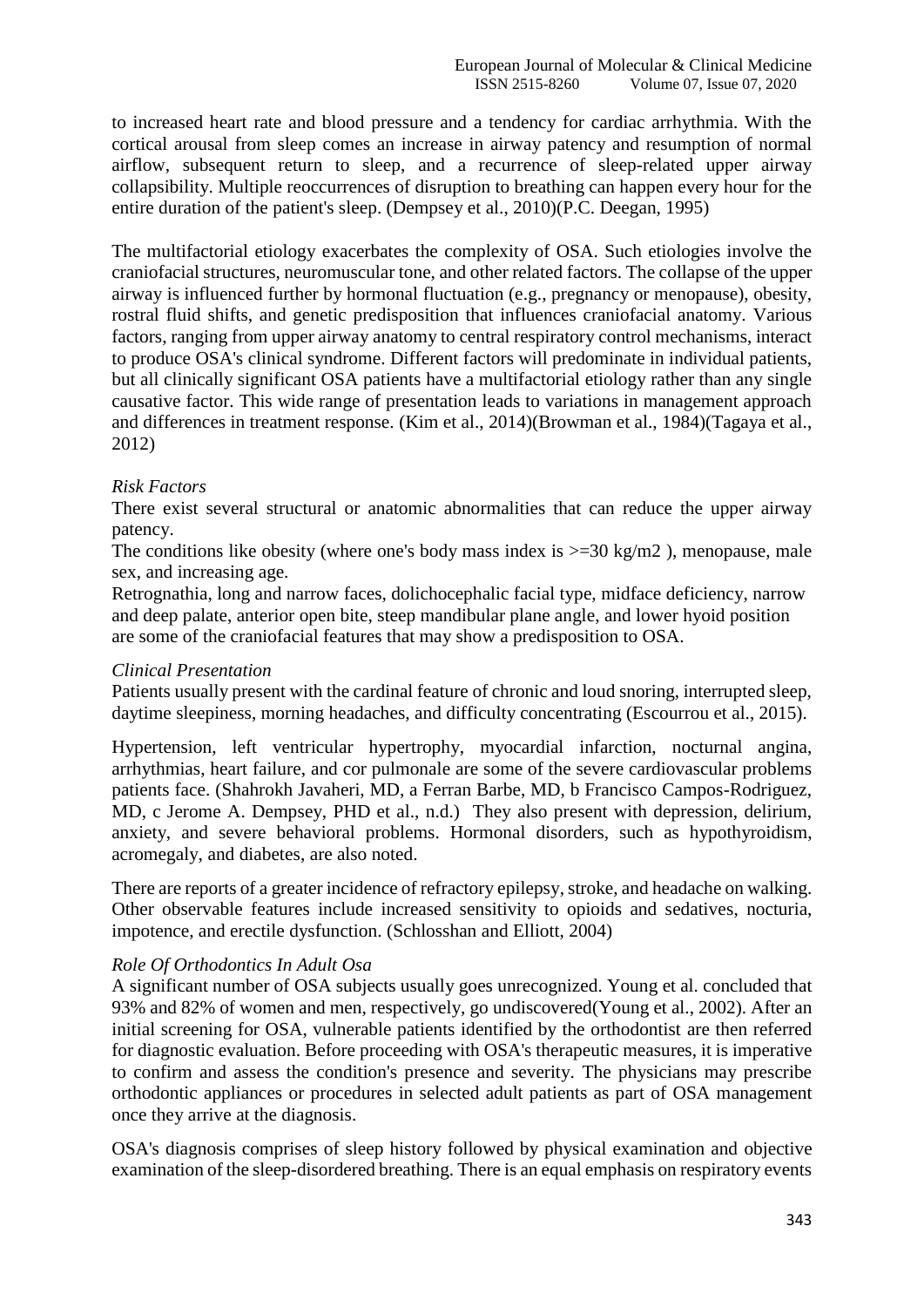during sleep and features such as daytime sleepiness and cognitive impairment. Sleep oriented history can be acquired during a routine health check-up or as part of a comprehensive evaluation of OSA. A thorough history, physical examination, and subjective diagnosis of the clinician features alone can identify only 50 % of the patients with sleep apnoea. (Epstein et al., 2009)("Predictive Value of Clinical Features in Diagnosing Obstructive Sleep Apnea," 1993)

## *Medical And Dental History*

Familiarity with the symptoms of OSA is a pre-requisite for orthodontists when confirming the condition's presence. While screening adult patients for OSA, a proper assessment of the patient's height, weight, and neck size is unavoidable. In a routine health check-up, it is essential to include questions on sleep, whether the patient snores loudly, whether they face excessive sleepiness during the day, their performance at work, and road accident history. There should be a focus on the average sleep time of an individual and the pattern of sleep. A patient's medical history should be studied to identify whether the patient is obese, hypertensive, Type-2 diabetic, or has congestive heart failure. Identifying such factors is extremely useful as these patients are highly susceptible to OSA (Epstein et al., 2009)(Behrents et al., 2019)

A thorough sleep-oriented history is vital to identify and pinpoint some more symptoms such as morning headaches, abrupt awakening, waking up with a dry mouth or sore throat, difficulty concentrating and shortness of breath, disordered mood, lack of attention, memory problems, and restlessness sleep. The importance of the part played by the patients' partner in bed in the screening, and proper diagnosis of OSA is undeniable

There are a few simple and cost-effective methods to screen the severity of sleepiness. They are the Epworth Sleep Scale(ESS), Berlin questionnaire, and STOPBang questionnaires. ESS is a commonly used questionnaire consisting of 8 different points indicating different situations to evaluate sleepiness levels during the wakefulness of OSA patients. Since it detects the anomalies in the level of daytime sleepiness, irrespective of its cause, it cannot be considered as a suitable screening tool for OSA. STOPBang is another easy-to-use, and understandable questionnaire, consisting of 8 closed-ended questions, four are sleep-related, and the rest is based on the demographics, including BMI, age, gender, and circumference of the neck. Simultaneously, these questionnaires are easy to use, giving us an idea about the severity of the condition. (Gibson, 2004)(S.-J. Kim, n.d.)

## *Clinical Examination*

An essential component in the identification of subjects with OSA is an orthodontists' clinical examination. The modified Mallampati classification can be made use of by the orthodontist along with the regular clinical examination. It is used to describe the patency of the oral airway. This is a visual method used to detect the difficulty in performing endotracheal intubation. A visual examination of the distance from the tongue's base to the mouth's roof is conducted. This space gives the clinician an idea about the amount of space available for intubation. (Friedman et al., 1999)

The patient has to keep the mouth wide open with the tongue in the normal position. It helps visualize the oropharynx.

Four different grades have been identified. (Friedman et al., 1999)

- 1) Grade I: Soft palate, tonsils, faucial pillars are visible
- 2) Grade II: The uvula, pillars, and upper pole are visible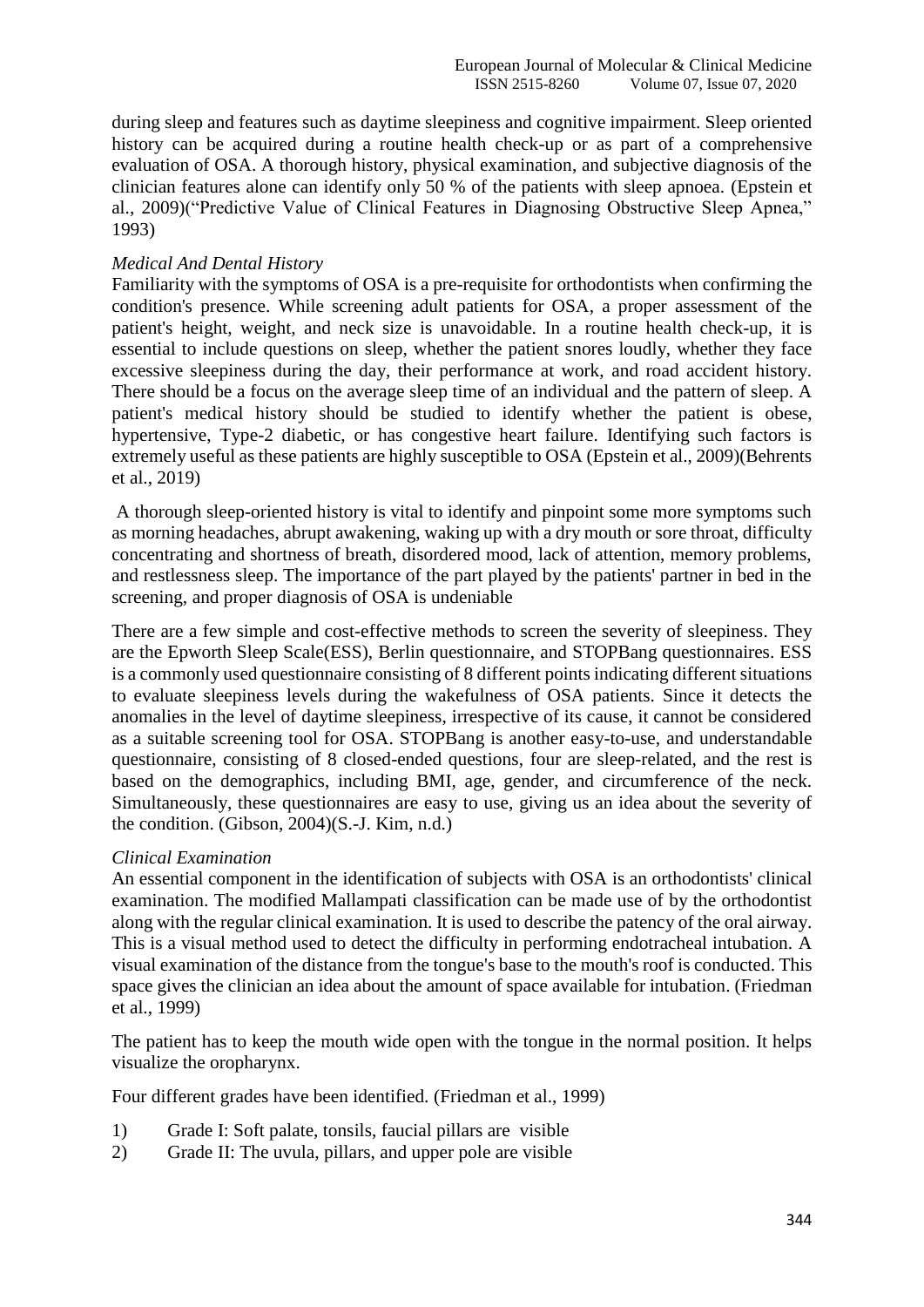3) Grade III: Only a part of the soft palate is visible, and the tonsils, pillars, and base of the uvula are not visible.

4) Grade IV: The Soft palate is not visible at all.

Orthodontists can look for specific characteristics which indicate the presence of OSA : (Epstein et al., 2009)(Bacon et al., 1990) (Ang et al., 2004)(Banabilh et al., 2010)

- 1. Circumference of the neck -For women, neck circumference should be less than 16 inches. Moreover, for men, it should be less than 17 inches.
- 2. Body Mass Index greater than  $30 \text{ kg/m}^2$ .
- 3. Modified Mallampati grading of 3 or 4
- 4. Backwardly positioned jaws.
- 5. Brachyfacial pattern, Convex facial profile
- 6. Hypertrophy of the adenoids and tonsils
- 7. Enlargement of the uvula
- 8. High arched palate
- 9. The deviated nasal septum, Nasal polyps, hypertrophy of the turbinates, and other such abnormalities.

10.Crico-mental space- The crico-mental space is considered to be a predictor for OSA. A ruler is used to create a line from the cricoid cartilage to the mentum, with the head in the natural head position. The line is bisected, and the perpendicular from the crico-mental line to the neck is measured. If the measurement is 1.5 cm or less, the possibility of OSA was more.(Tsai et al., 2004)

# **2. RADIOGRAPHIC EXAMINATION**

#### *Lateral Cephalogram*

Lateral cephalogram, though used frequently in an orthodontic practice, possess a major limitation in describing mediolateral dimensions in the oropharyngeal airway. This dimensional limitation misleads the clinicians with inaccurate information on the volume and minimal cross-sectional area of the airway.

#### *Cone-Beam Computed Tomography (Cbct)*

The images are useful in diagnostic and morphometric analysis of the hard and soft tissues in routine orthodontic treatment, but have certain limitations in OSA diagnosis, as they do not provide the positional and functional differences during sleep and wakefulness nor any information on the neuromuscular tonicity or the real unction of the airway.

It is a snapshot of a specific moment of the breathing cycle, and there is currently no minimal cross-sectional area or volume of the airway that has been ratified as a minimum threshold level at which an individual is more prone to OSA. Thus, although it is encouraged the orthodontist takes orthodontic records, no radiographic methods have been recorded to have the desired sensitivity or accuracy to serve as an OSA risk assessment tool. Three-dimensional imaging of the airways is not a proper risk evaluation or screening method and should not be used to diagnose sleep apnea or other SRBD's. It should, however, be used when available for monitoring or treatment considerations. An analysis of the airway and surrounding structure is to be conducted if radiographic records are taken as part of orthodontic diagnosis and treatment planning. (Sittitavornwong et al., 2009)(Vos et al., 2007)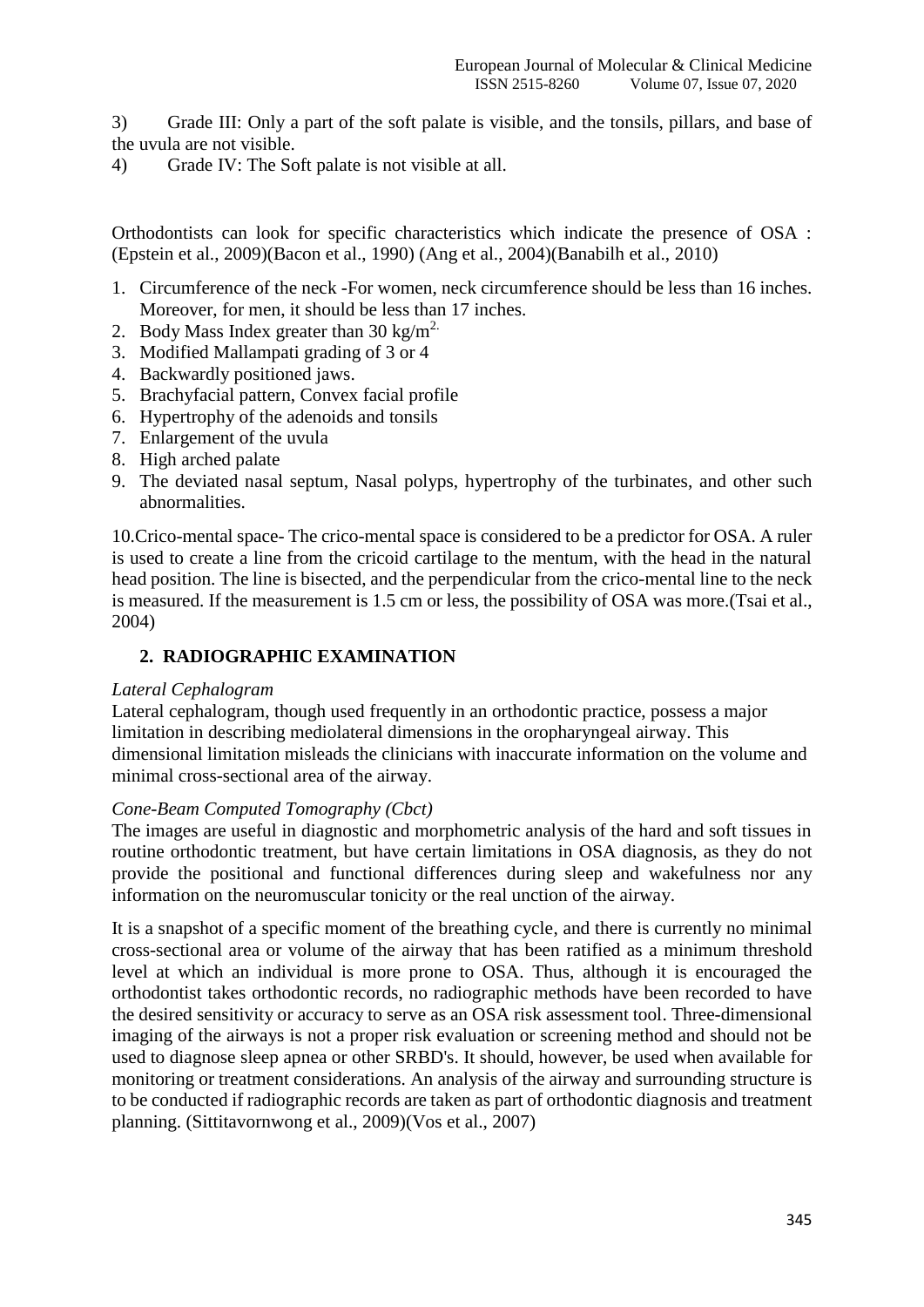# *Computerised Tomography*

CT has many advantages in comparison to the other diagnostic modalities used for OSA. This technique provides excellent detail about the structures of the airway and associated area. Patient acceptance is more remarkable as the technique does not require any invasive procedure or anesthesia of the airway, which could hamper the physiological airway processes. (Anch et al., 1982)

The main problem with this technique is the difficulty in constant monitoring of the sleep during the scan. The technique is also expensive and possesses the risk of radiation exposure

## *COMPUTATIONAL FLUID DYNAMICS* (Sittitavornwong et al., 2009)(Ghoneima et al., 2015)(Wootton et al., 2014)

CFD is a branch of science used extensively in biomedical research to study the flow of liquids, and it deals with solving the numerical equations governing the flow of fluids.

CFD is the most accurate method to reproduce or simulate the three-dimensional airway and airflow through it. It stimulates the airway's velocity and pressure, thereby giving a basic idea of its function. This method involves constructing a geometry model from 3D-CT or MRI scans, from which a numerical mesh is generated. Once the mesh is generated, numerical simulations can be made in the airway to assess the flow properties. This comprehensive technique that combines fluid dynamics and a three-dimensional model is a non-invasive and reliable tool to assess the airway's function and geometry.

Studies have proved that the results obtained with CFD based on the drop in pressure of the pharynx had a closer association with OSA's severity than just the use of anatomical parameters. This technique is also used to evaluate a therapeutic measure's efficacy by considering pre and post-treatment models. CFD thus remains a superior and advanced technique in the evaluation of airway collapse.

## *Management Of Osa*

OSA is a chronic condition that needs multidisciplinary long-term management. The different therapeutic options represent a step-wise approach that initiates a conservative approach to behavioural or lifestyle modification followed by medical intervention, including CPAP and oral appliances, and finally, surgical options. According to the American Academy of Sleep Medicine, CPAP is the frontline choice for patients experiencing different levels of severity of OSA. Orthodontists, being a part of the multidisciplinary team, should provide adequate treatment when necessary. (Behrents et al., 2019)

The objective is to achieve a regular breathing pattern during sleep and eliminate excessive daytime sleepiness, causing unwanted effects. The treatment also provides patients with a good quality of life with no side effects or risks.

# *Positive Pressure Therapy*

Positive airway pressure (PAP) therapy is considered the platinum option for treating adults suffering from OSA. The devices increase the pressure of the upper airway above a 'critical' pressure value below which the airways collapse and thus functions as pneumatic support that helps sustain airway patency. Through a nasal or oronasal mask, the patient is connected to the device overnight or during sleep hours at a set positive pressure. For each patient, adequate pressure is reached after singular or several nights of PAP titration. This method is indicated in all patients with an AHI higher than 15, independently from the presence of comorbidities, type of work, and severity of symptoms; if the AHI is above five and below 15, PAP is indicated in the presence of symptoms (i.e., sleepiness, impaired cognition, mood disorders) or the presence of hypertension, coronary artery disease or previous cerebrovascular accidents. It is common in most cases for PAP treatment to be lifelong. The commercialisation of the PAP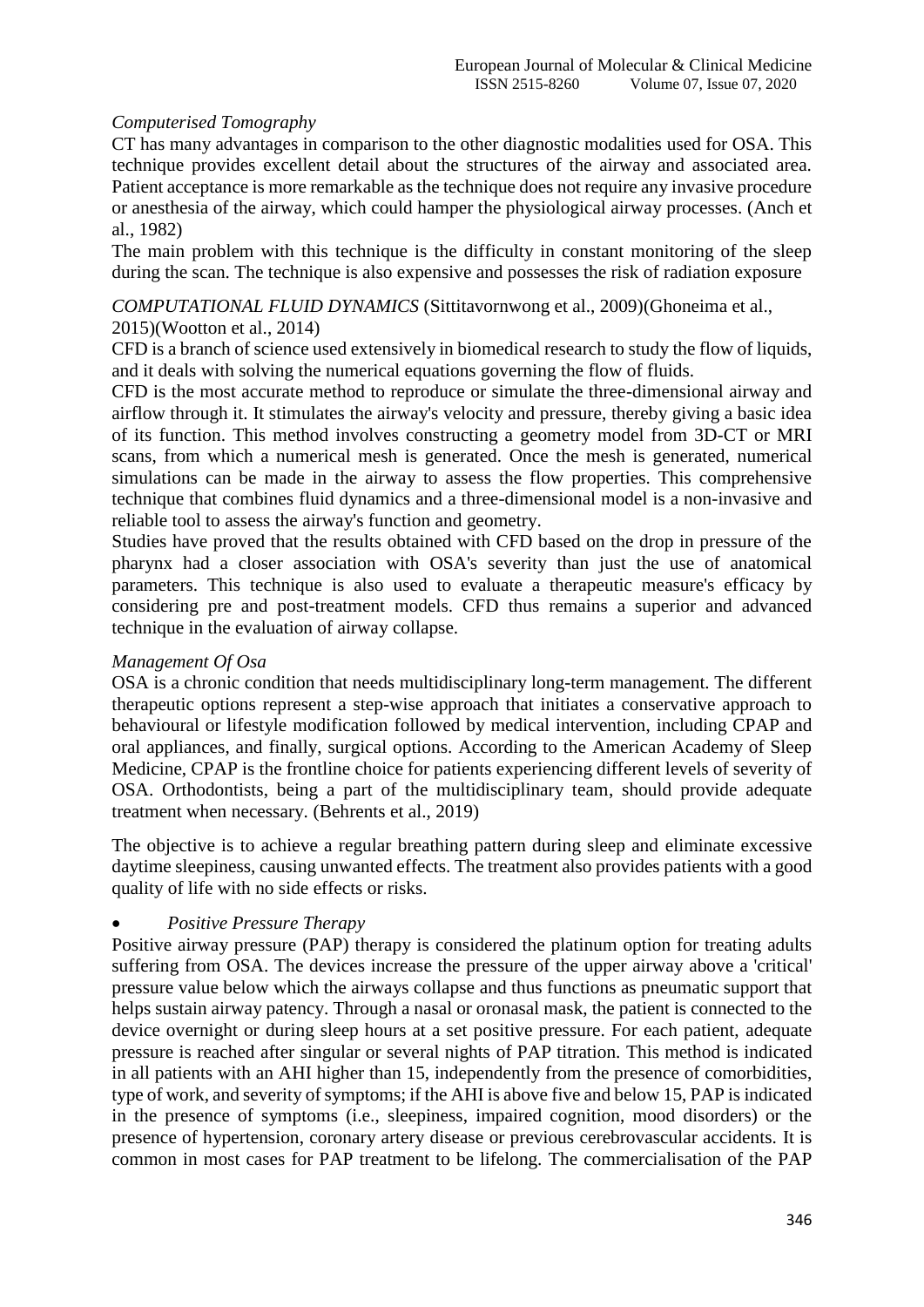ventilators over the past decade has guaranteed greater assuage and efficacy for patients. (Epstein et al., 2009)(Ngiam et al., 2013)(Randerath et al., 2011)

The bi-PAP method works by delivering higher pressure during inspiration and a lower pressure during expiration. Both mechanisms use air pressure to correct sleep-disordered breathing. The main difference it holds over CPAP is that bi-PAP delivers two positive airway pressure levels, whereas CPAP delivers a single pressure. The non-invasive method of bi-PAP is lauded by patients who show great intolerance to the conventional CPAP. According to several contemporary systematic reviews, it has been concluded that, from an adherence standpoint, both CPAP and bi PAP are equals in effect. (Giles et al., 1996)

Auto-adjusting or smart CPAP or self-adjusting PAP devices are much more sophisticated and have in-built micro-processing sensors that enable the technician to detect and treat OSA. During different situations, the signals produced are sensed by the built-in microprocessor, which determines the device's response. Hence, the current devices can differentiate between obstructive and central apnoea, detect Cheyne-stoke's breathing, hypoventilation, and detect the upper and lower airway resistance. (Antonescu-Turcu and Parthasarathy, 2010)

Long term weight reduction as indicated and positional therapy, i.e., avoidance of sleeping on the back, are other treatment options. (Frank et al., 2015)

## *Orthodontic Management In Adult Osa*

The orthodontic treatment and management of OSA should be done only after a referral from a physician. Before initiating treatment, the orthodontist should describe the treatment modalities to the patient and make patients actively participate in the entire management process. The orthodontist should record the duration of oral appliance usage by the patient and should be able to come to a realistic conclusion on the success rate of the treatment. Patient compliance, the necessity for a follow up in the long term, and the effects of treatment should be well understood by the patient and the orthodontist who plays a significant role in educating the patient. (Behrents et al., 2019)

#### *Oral Appliance Therapy*

When it comes to treating patients with mild or moderate OSA and patients who exhibit high disease intolerance towards CPAP, oral appliances have gained credit as an alternative. Pierre Robin put forward the idea of using oral appliances to relieve the upper airway obstruction. The patient readily accepts the OAs in comparison to CPAP. Appliances are easy to use, portable, not requiring an electric source, and are indicated in patients with OSA, be it mild or moderate, and in patients who show intolerance to Nasal CPAP.

Soft palate lifters (SPL), tongue retaining devices (TRD), or Mandibular advancement appliances (MAA) are some of the common oral appliances in use. They vary based on the coupling design, mode of activation and fabrication, degree of vertical opening, titration capability, lateral jaw movement, and whether they are custom made or pre-fabricated. (Tsai et al., 2003)

It is to the upper and lower dental arches that the advancement appliances are attached to protrude the mandible mechanically. Furthermore, thereby, pulls the tongue and soft palate forward. They are also known as mandibular advancement devices or mandibular repositioning appliances. The patency of the airway enhances with the jaw being postured forward.

Commercially available MRDs can be sorted into two groups: custom fabricated and prefabricated. Custom fabricated MRDs require impressions and models. By incorporating a protrusion modifying mechanism, the devices can be non-adjustable and adjustable. Adjustable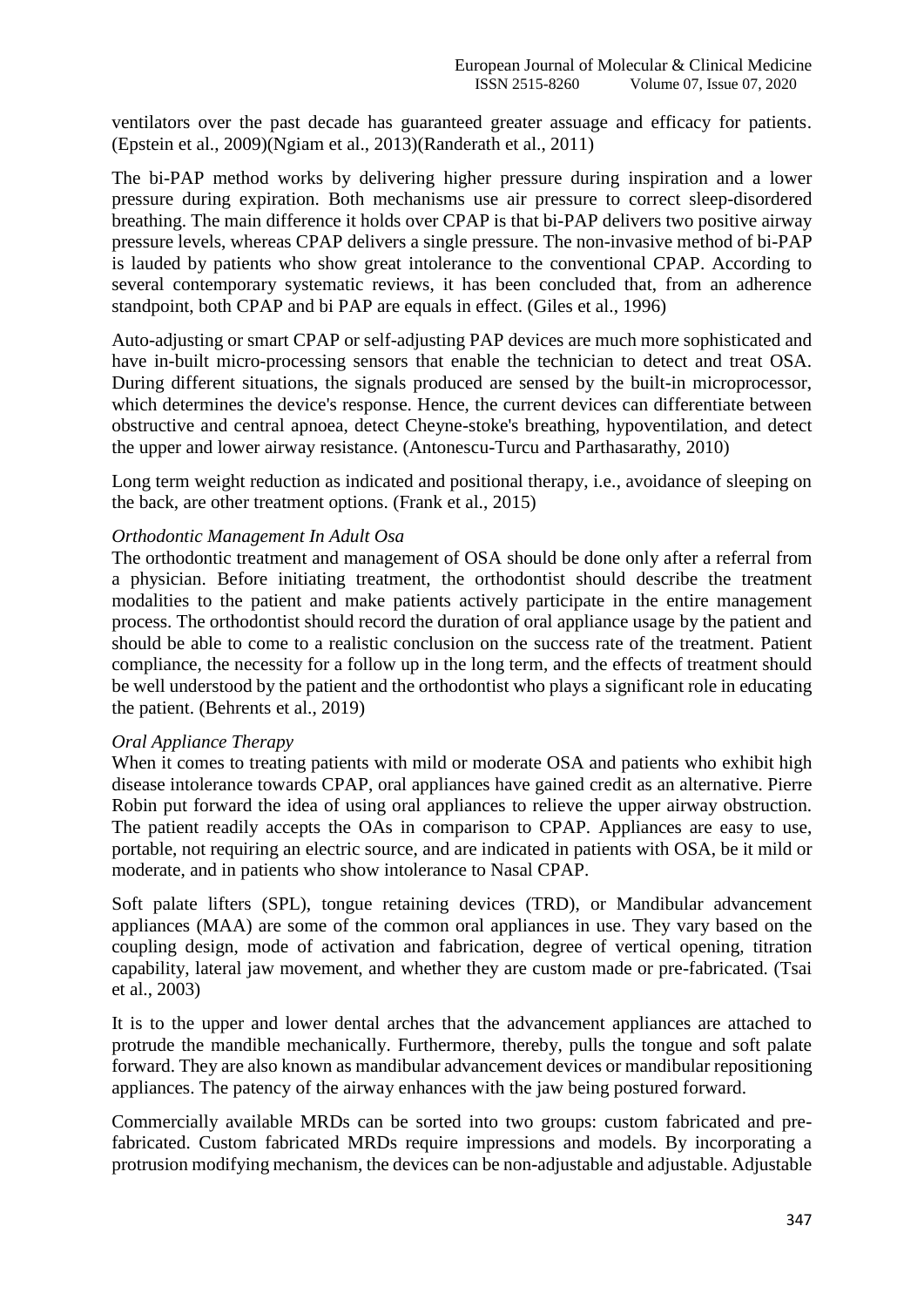MRDs require that the patient or dentist manually adjust them, and they are the standard of care. The pre-fabricated group is also known otherwise as boil & bite. Being less effective than custom-fabricated devices, they are only used as a trial device to calculate the patient threshold for jaw advancement or used as a temporary solution during dental work. The Thornton Adjustable Positioner, Herbst Oral Appliance, Resmed Narval, and Clearway Oral Appliance are some of the FDA cleared devices currently on the market. These devices include a mechanism to modify the amount of protrusion manually. (24)

As prospective means for predicting AMP treatment outcomes, Remotely Controlled Mandibular Positioners (RCMPs) are currently in demand. Its application is such that the patient is fitted with an oral trial piece during a sleep study. A stepping motor, when attached to the appliance, protrudes or retrudes the mandible.A remotely stationed technician directs this procedure. While restricting movement in other dimensions, it does allow for small precise movements in the anterior-posterior dimension. The progressive advancement of the mandible during sleep, climaxing when the respiratory events are eliminated, makes the process akin to a CPAP titration study. (Tsai et al., 2003)

#### *Patient Selection For Oral Appliance Therapy*

Some requirements prioritize specific candidates for OA therapy. Healthy teeth and alveolar ridge to retain the device, the absence of temporomandibular disorders (TMD), and sufficient protrusive jaw function are some of them. Reports of using a dental implant-retained MAS and mini-implants in edentulous and partially dentate patients show that the lack of sufficient teeth may not be a contraindication. (Escourrou et al., 2015)

Periodontal disease may pose contraindication to OA therapy, making a comprehensive temporomandibular joint (TMJ) assessment a pre-requisite. The prevalence of TMD in OSA subjects has been reported to range from 2% to 52%. Half of the subjects reported complaints of myofascial pain associated with and without limited mouth opening and arthralgia.

#### *Titration Of Oral Appliance*

The proper position to which the mandible is advanced, assisted by the oral appliances, is approximately two-thirds of the maximum protrusion. The amount of protrusion can be titrated or increased until optimum symptom relief is obtained. However, this is done only after a period of accommodation, based on subjective feedback from the patients' side regarding their sleep quality and recognizable OSA symptoms. Unattended portable monitors, usually type 3 or 4, may be used by the orthodontist to define the mandible's optimal target position. Then the orthodontist and the physician involved discussing the possibility of further titration or alternative treatment after the said physician has requested a sleep study with the OA in place. (Behrents et al., 2019)

In the documentation of nasal obstruction, surgery for the correction of the deviated septum, correction of the inferior turbinate, and polypectomy can be fundamental to tolerate nCPAP better.

OSA treatment in children requires highly effective surgical procedures such as Tonsillectomy and adenoidectomy.

#### *Adverse Effects Of Oral Appliances*

There is high reliance by OAs on teeth and alveolar ridges for retention as it helps advance the mandible forward. Mandibular advancement splints generate reciprocal forces on the teeth and jaw, resulting in acute symptoms and long-term dental and skeletal changes. Most mandibular advancement splints extend beyond the dental arches to which they are primarily attached and apply pressure to the gums and oral mucosa. (Schlosshan and Elliott, 2004)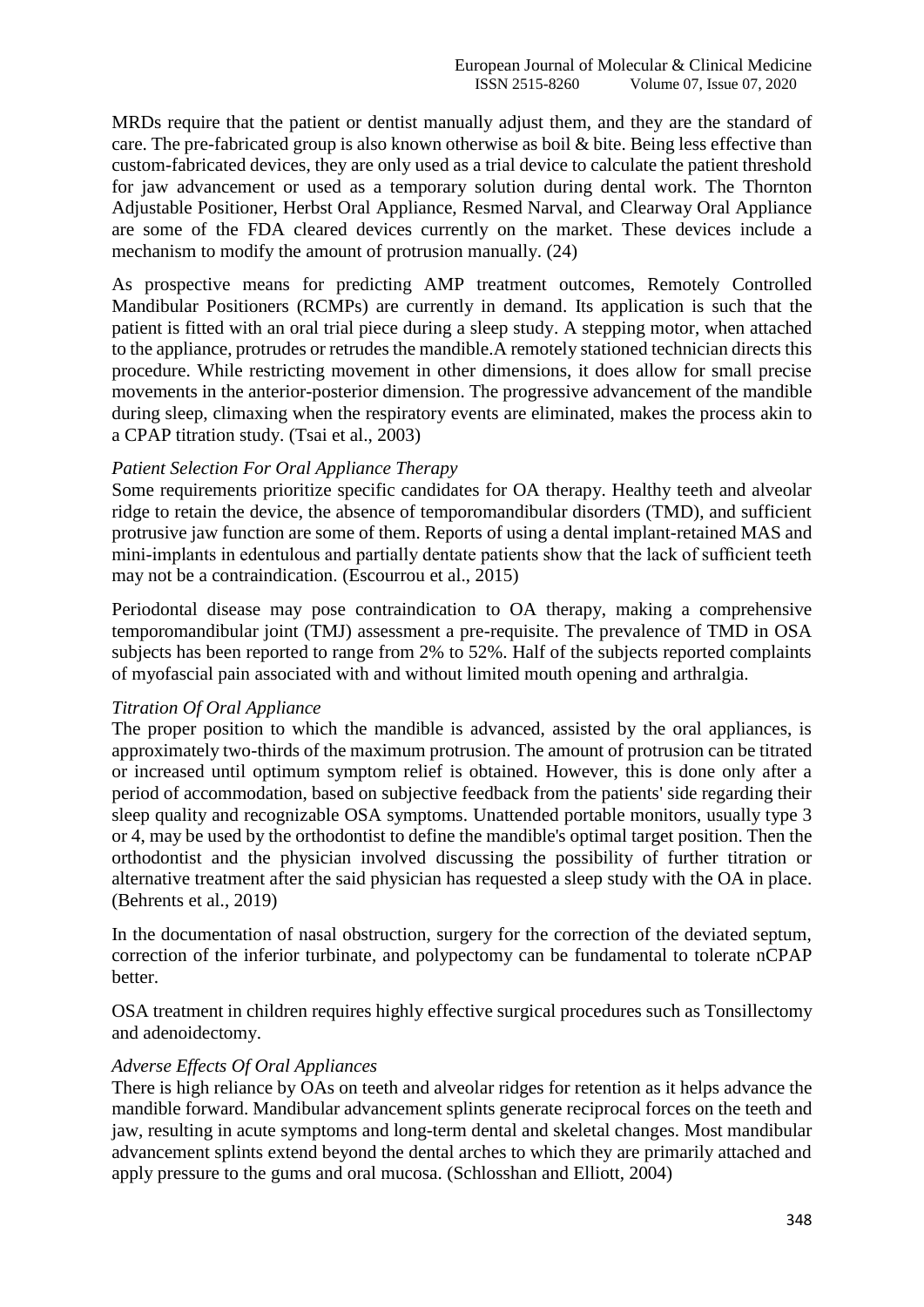The development of adverse effects such as excessive salivation, mouth dryness, tooth pain, gum irritation, headaches, and temporomandibular joint discomfort, during the accommodation period, are often minor and self-limiting. Adaption to OA takes a few days and sometimes a few weeks, and it is in this period that such symptoms may arise. However, the more severe and persistent side effects during the initial and later treatment stages that can impact OA compliance and should be addressed immediately include arthralgia, myofascial pain, teeth pain, and occlusal changes.

DENTAL AND SKELETAL CHANGES WITH ORAL APPLIANCES (Spicuzza et al., 2015)(Giles et al., 1996)

Some of the candidates' observable changes were facial height changes, increased facial height, changes in teeth and jaw positions, occlusion changes, incisor inclination, and molar positional changes.

A modest increase in overjet was reported in a recent pilot study evaluating an orthodontic oral appliance specifically designed to counteract OA's reciprocating forces.The extend of bite change depends on the intercuspation's importance, overbite locking the bite, duration, and frequency of use. The effects of long term changes in occlusion, overbite/overjet, and mandibular length appear negligible. Even in unfavorable effects, the OA therapy cessation is never requested by the patients who tolerate and accept these effects.

#### *Surgical Treatment*

In the quest for a conclusive treatment option for OSA, the role of surgery has explicitly been looked into.

Studies by Dempsey et al. show that the recurring sites where the obstructions occur are the nose (polyposis, congestion, chronic rhinitis) and the oropharyngeal tract (collapse of the retropalatal and retro-lingual regions due to macroglossia, low lying soft palate, or enlarged tonsils).After a careful and accurate detection of the obstructed site, surgery assists in removing the cause of the obstruction to the upper airway and widening the passage.

Present-day surgical procedures involve the oropharyngeal tract, the nose, tongue, and craniofacial structures.Owing to several sites of obstruction, the surgical procedures also are diverse, ranging from minimally invasive techniques where the patient is administered anesthesia as an outpatient procedure) to much more invasive ones.

## **3. CONCLUSION:**

OSA is a common chronic disorder affecting the patency of the upper airway. This condition was first described in the fictional literature by Charles Dicken's and later it has emerged as a global condition identified by the medical world.

Though it has a multifactorial etiology, with a complex interaction between various factors, anatomic and neuromuscular, it usually goes unnoticed and unrecognized. An awareness on the signs and symptoms of OSA, and the aftereffects of the disease should be created among the populace and general physicians to improve the recognition of the condition.

Utmost care should be taken while coming to decisions regarding the diagnosis of this lifethreatening disease. The treatment aims at an interdisciplinary approach from different fields of sleep medicine and dental sleep medicine. Orthodontists, with their thorough knowledge in the growth and development of the craniofacial morphology can contribute to the screening of OSA. The final decision on the treatment method adopted should be made by a physician.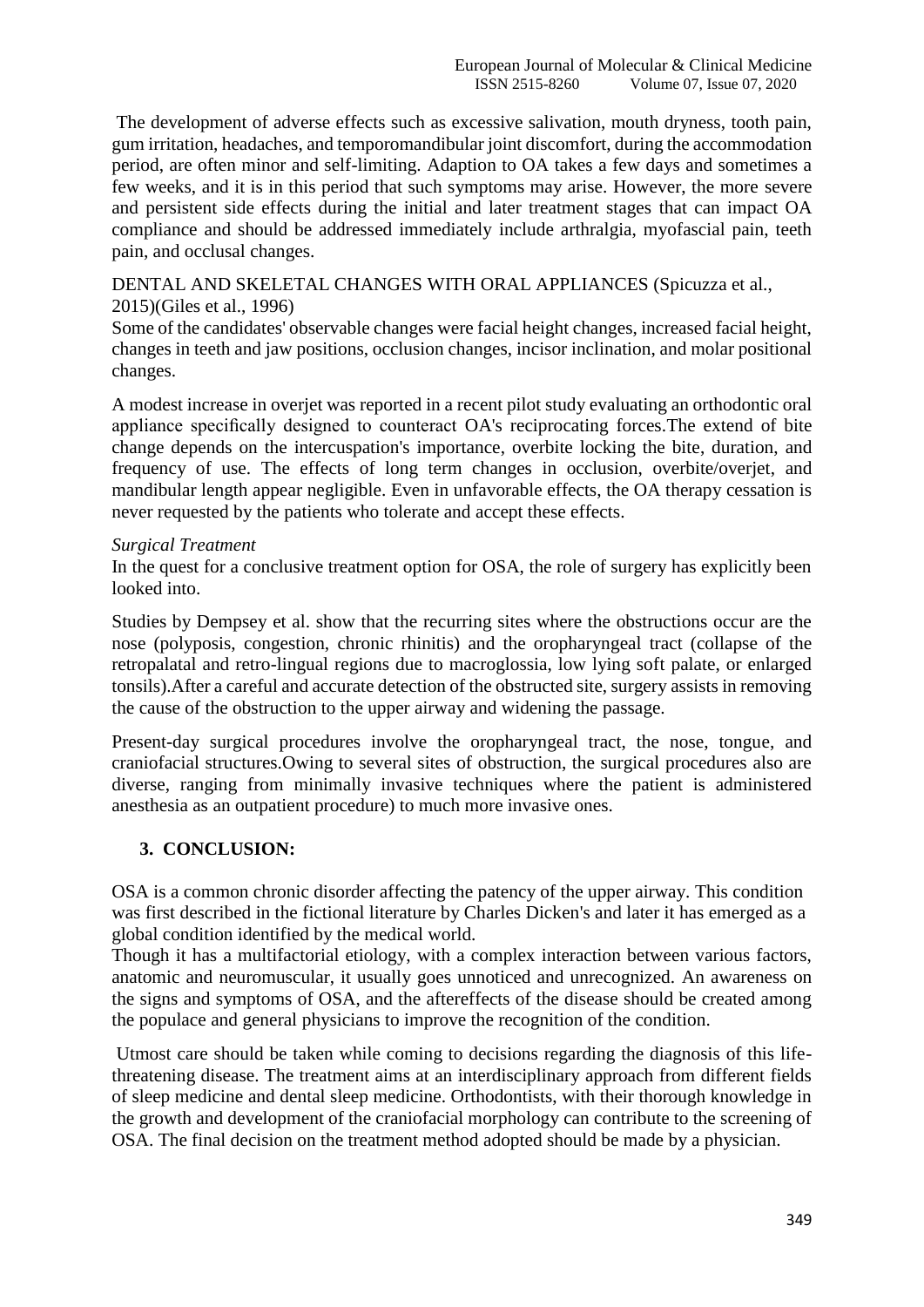Thus, after an extensive overview of the condition, the pathophysiology, management, it is quite encouraging to observe the significant strides made in progressing towards better care and awareness among the medical community and the general public. With more involvement from practiced experts along with an interdisciplinary approach from the various fields, this condition is but a mere hindrance in the pursuit of blissful and undisturbed sleep.

# **4. REFERENCES**

- [1] Anch, A.M., Remmers, J.E., Bunce, H., 1982. Supraglottic airway resistance in normal subjects and patients with occlusive sleep apnea. J. Appl. Physiol. Respir. Environ. Exerc. Physiol. https://doi.org/10.1152/jappl.1982.53.5.1158
- [ 2] Ang, P.K., Sandham, A., Tan, W.C., 2004. Craniofacial morphology and head posture in Chinese subjects with obstructive sleep apnea. Semin. Orthod.
- [ 3] Antonescu-Turcu, A., Parthasarathy, S., 2010. CPAP and Bi-level PAP therapy: New and established roles. Respir. Care.
- [4] Bacon, W.H., Turlot, J.C., Krieger, J., Stierle, J.L., 1990. Cephalometric evaluation of pharyngeal obstructive factors in patients with sleep apneas syndrome. Angle Orthod. https://doi.org/10.1043/0003-3219(1990)060<0115:CEOPOF>2.0.CO;2
- [ 5] Banabilh, S.M., Samsudin, A.R., Suzina, A.H., Dinsuhaimi, S., 2010. Facial profile shape, malocclusion and palatal morphology in Malay obstructive sleep apnea patients. Angle Orthod. https://doi.org/10.2319/011509-26.1
- [ 6] Behrents, R.G., Shelgikar, A.V., Conley, R.S., Flores-Mir, C., Hans, M., Levine, M., McNamara, J.A., Palomo, J.M., Pliska, B., Stockstill, J.W., Wise, J., Murphy, S., Nagel, N.J., Hittner, J., 2019. Obstructive sleep apnea and orthodontics: An American Association of Orthodontists White Paper. Am. J. Orthod. Dentofac. Orthop. https://doi.org/10.1016/j.ajodo.2019.04.009
- [ 7] Browman, C.P., Sampson, M.G., Yolles, S.F., Gujavarty, K.S., Weiler, S.J., Walsleben, J.A., Hahn, P.M., Mitler, M.M., 1984. Obstructive sleep apnea and body weight. Chest. https://doi.org/10.1378/chest.85.3.435
- [ 8] Dempsey, J.A., Veasey, S.C., Morgan, B.J., O'Donnell, C.P., 2010. Pathophysiology of sleep apnea. Physiol. Rev. 90, 47–112. https://doi.org/10.1152/physrev.00043.2008
- [9] Eckert, D.J., Malhotra, A., 2008. Pathophysiology of adult obstructive sleep apnea. Proc. Am. Thorac. Soc. https://doi.org/10.1513/pats.200707-114MG
- [ 10] Epstein, L.J., Kristo, D., Strollo, P.J., Friedman, N., Malhotra, A., Patil, S.P., Ramar, K., Rogers, R., Schwab, R.J., Weaver, E.M., Weinstein, M.D., 2009. Clinical guideline for the evaluation, management and long-term care of obstructive sleep apnea in adults. J. Clin. Sleep Med.
- [ 11] Escourrou, P., Grote, L., Penzel, T., Mcnicholas, W.T., Verbraecken, J., Tkacova, R., Riha, R.L., Hedner, J., 2015. The diagnostic method has a strong influence on classification of obstructive sleep apnea. J. Sleep Res. https://doi.org/10.1111/jsr.12318
- [ 12] Frank, M.H., Ravesloot, M.J.L., van Maanen, J.P., Verhagen, E., de Lange, J., de Vries, N., 2015. Positional OSA part 1: towards a clinical classification system for positiondependent obstructive sleep apnoea. Sleep Breath. https://doi.org/10.1007/s11325-014- 1022-9
- [ 13] Friedman, M., Tanyeri, H., La Rosa, M., Landsberg, R., Vaidyanathan, K., Pieri, S., Caldarelli, D., 1999. Clinical predictors of obstructive sleep apnea. Laryngoscope. https://doi.org/10.1097/00005537-199912000-00002
- [ 14] Garbarino, S., Guglielmi, O., Sanna, A., Mancardi, G.L., Magnavita, N., 2016. Risk of occupational accidents in workers with obstructive sleep apnea: Systematic review and meta-Analysis. Sleep. https://doi.org/10.5665/sleep.5834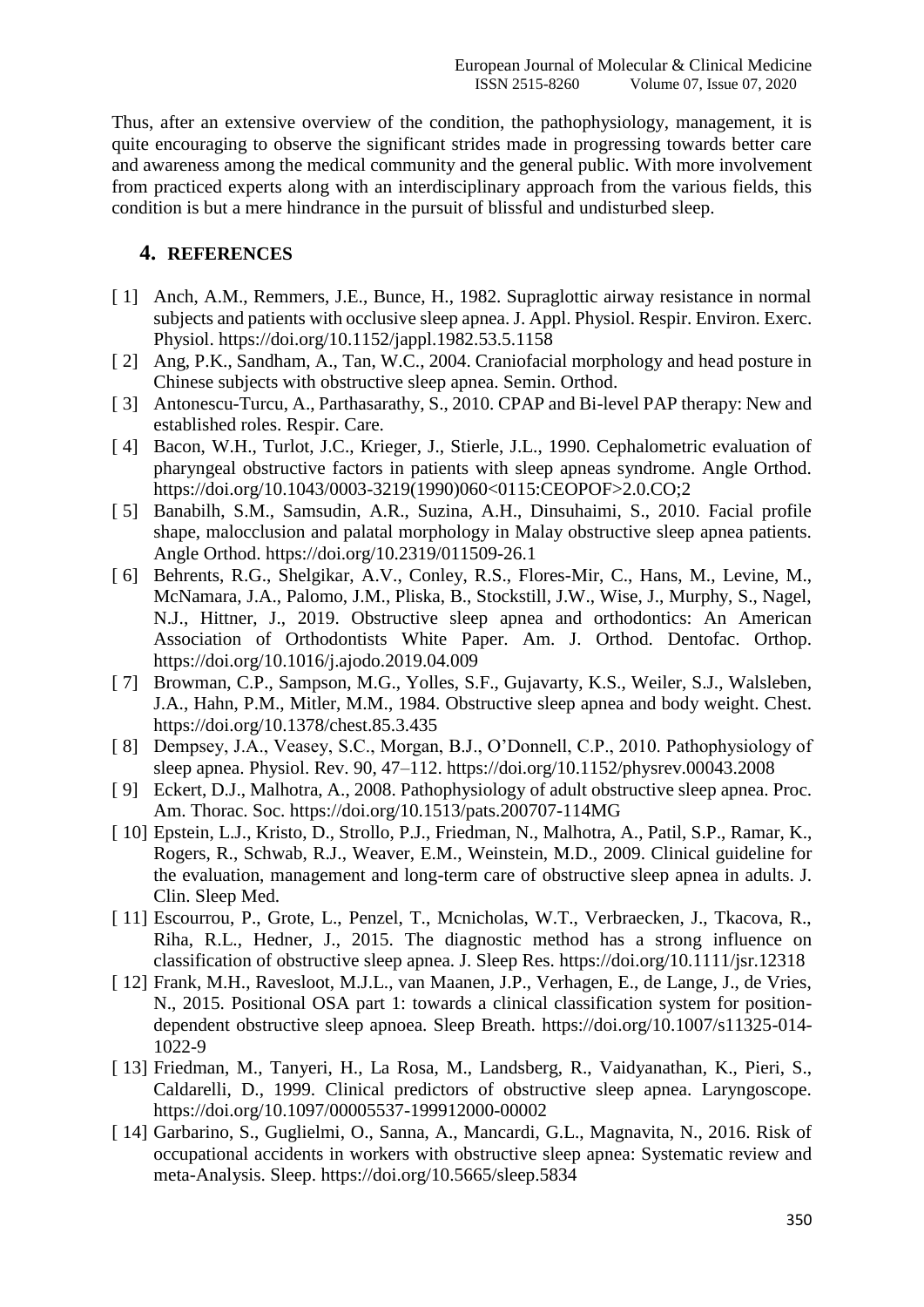- [ 15] Gastaut H, Tassinari CA, D.B., 1966. Polygraphic study of the episodic diurnal and nocturnal (hypnic and respiratory) manifestations of the Pickwick syndrome. Brain Res 1, 167–186.
- [ 16] Ghoneima, A., AlBarakati, S., Jiang, F., Kula, K., Wasfy, T., 2015. Computational fluid dynamics analysis of the upper airway after rapid maxillary expansion: a case report. Prog. Orthod. https://doi.org/10.1186/s40510-015-0085-x
- [ 17] Gibson, G.J., 2004. Obstructive sleep apnoea syndrome: underestimated and undertreated. Br. Med. Bull. 72, 49–64.
- [ 18] Giles, T.L., Lasserson, T.J., Smith, B.J., White, J., Wright, J., Cates, C.J., 1996. Continuous positive airways pressure for obstructive sleep apnoea in adults: A Cochrane Collaboration Review. Cochrane Database Syst. Rev. CD001106.
- [ 19] Kim, A.M., Keenan, B.T., Jackson, N., Chan, E.L., Staley, B., Poptani, H., Torigian, D.A., Pack, A.I., Schwab, R.J., 2014. Tongue Fat and its Relationship to Obstructive Sleep Apnea. Sleep. https://doi.org/10.5665/sleep.4072
- [ 20] Malhotra, A., Huang, Y., Fogel, R., Lazic, S., Pillar, G., Jakab, M., Kikinis, R., White, D.P., 2006. Aging influences on pharyngeal anatomy and physiology: the predisposition to pharyngeal collapse. Am. J. Med. https://doi.org/10.1016/j.amjmed.2005.01.077
- [ 21] Marcus, C.L., Fernandes Do Prado, L.B., Lutz, J., Katz, E.S., Black, C.A., Galster, P., Carson, K.A., 2004. Developmental changes in upper airway dynamics. J. Appl. Physiol. https://doi.org/10.1152/japplphysiol.00462.2003
- [ 22] Naimark A, C.R., 1960. Compliance of the respiratory system and its components in health and obesity. J Appl Physiol 15, 377–382.
- [ 23] Ngiam, J., Balasubramaniam, R., Darendeliler, M.A., Cheng, A.T., Waters, K., Sullivan, C.E., 2013. Clinical guidelines for oral appliance therapy in the treatment of snoring and obstructive sleep apnoea. Aust. Dent. J. 58, 408–419. https://doi.org/10.1111/adj.12111
- [ 24] P.C. Deegan, W.T.M., 1995. pathophysiology of obstructive sleep apnoea. Eur. Respir. J. 8, 1161–1178.
- [ 25] Predictive Value of Clinical Features in Diagnosing Obstructive Sleep Apnea, 1993. . Sleep. https://doi.org/10.1093/sleep/16.2.118
- [ 26] Randerath, W.J., Verbraecken, J., Andreas, S., Bettega, G., Boudewyns, A., Hamans, E., Jalbert, F., Paoli, J.R., Sanner, B., Smith, I., Stuck, B.A., Lacassagne, L., Marklund, M., Maurer, J.T., Pepin, J.L., Valipour, A., Verse, T., Fietze, I., 2011. Non-CPAP therapies in obstructive sleep apnoea. Eur. Respir. J. https://doi.org/10.1183/09031936.00099710
- [ 27] Romero-Corral, A., Caples, S.M., Lopez-Jimenez, F., Somers, V.K., 2010. Interactions between obesity and obstructive sleep apnea: Implications for treatment. Chest 137, 711– 719. https://doi.org/10.1378/chest.09-0360
- [ 28] S.-J. Kim, K.B.K., n.d. Orthodontics in Obstructive Sleep Apnea Patients,.
- [ 29] Schlosshan, D., Elliott, M.W., 2004. Sleep.3: Clinical presentation and diagnosis of the obstructive sleep apnoea hypopnoea syndrome. Thorax. https://doi.org/10.1136/thx.2003.007179
- [ 30] Shahrokh Javaheri, MD, a Ferran Barbe, MD, b Francisco Campos-Rodriguez, MD, c Jerome A. Dempsey, PHD, D., Rami Khayat, MD, e Sogol Javaheri, MD, f Atul Malhotra, MD, g Miguel A. Martinez-Garcia, MD, h Reena Mehra, MD, I., Allan I. Pack, MBCHB, PHD, j Vsevolod Y. Polotsky, MD, k Susan Redline, MD, f, l Virend K. Somers, MD, P., n.d. Sleep Apnea Types, Mechanisms, and Clinical Cardiovascular Consequences. J. Am. Coll. Cardiol. 69, 841–858.
- [ 31] Sittitavornwong, S., Waite, P.D., Shih, A.M., Koomullil, R., Ito, Y., Cheng, G.C., Wang, D., 2009. Evaluation of Obstructive Sleep Apnea Syndrome by Computational Fluid Dynamics. Semin. Orthod. https://doi.org/10.1053/j.sodo.2009.01.005